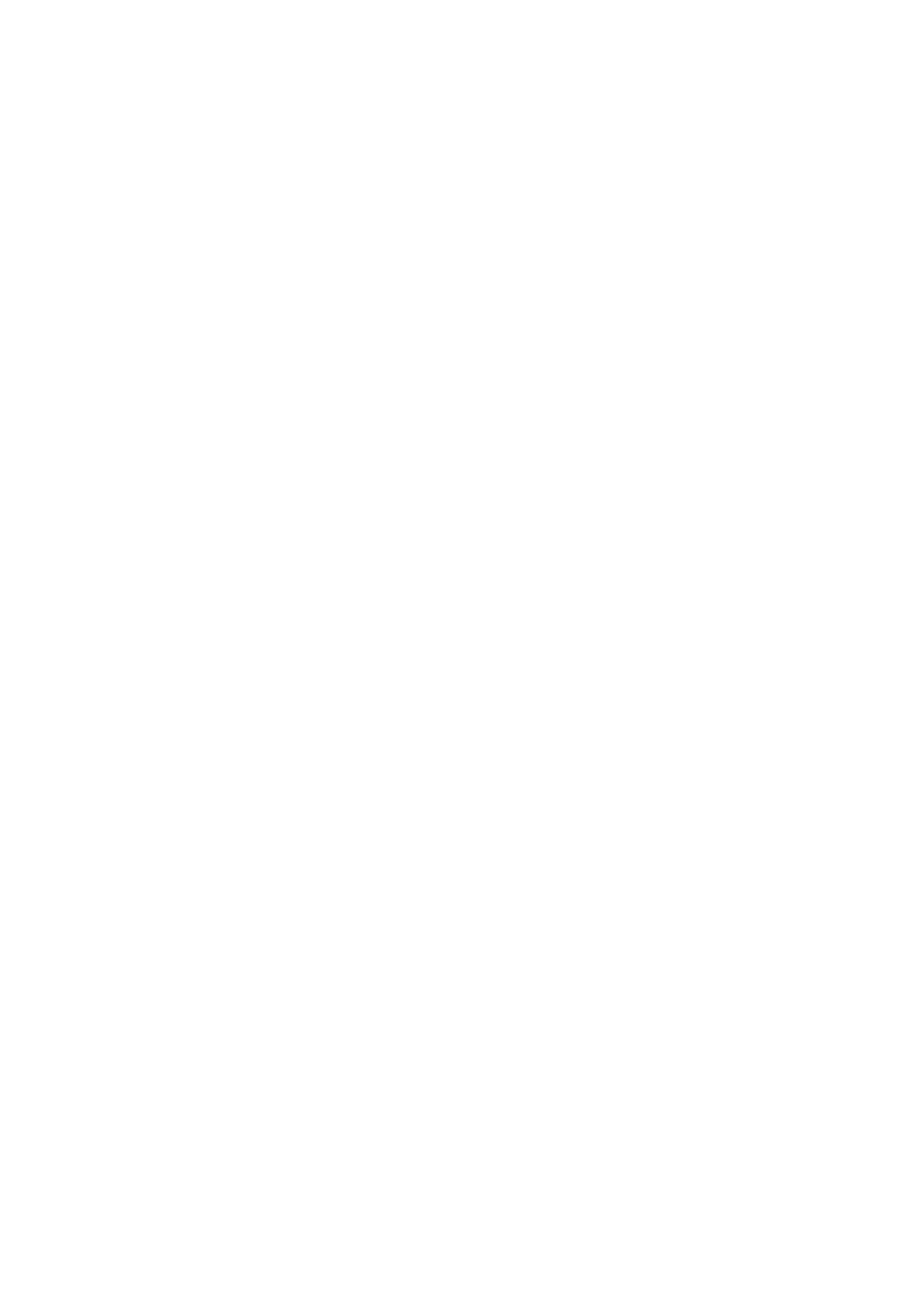The Australian Institute of Health and Welfare (AIHW) is Australia's national health and welfare statistics and information agency, and is part of the Commonwealth's Health and Aged Care portfolio. The Institute's mission is to improve the health and well-being of Australians by informing community discussion and decision making through national leadership in developing and providing health and welfare statistics and information.

The AIHW Dental Statistics and Research Unit (DSRU) is a collaborative unit of the AIHW established in 1988 at The University of Adelaide. The DSRU aims to improve the oral health of Australians through the collection, analysis and reporting of dental statistics and research on the dental workforce, dental health status, dental practices and the use of dental services.

#### **Suggested citation**

AIHW Dental Statistics and Research Unit (2001). *Child Dental Health Survey, Victoria 1999*.

#### **Acknowledgments**

The data used for this report were collected by Dental Health Services Victoria. The support of the service and their staff was crucial to the successful reporting of results for this survey.

#### **DSRU Staff:**

| Director:               | Professor John Spencer                       |
|-------------------------|----------------------------------------------|
| Deputy Director:        | Dr Kaye Roberts-Thomson                      |
| Senior Research Fellow: | Dr David Brennan                             |
| Research Fellow:        | Dr Jane Chalmers                             |
| Research Officers:      | Mr Jason Armfield                            |
|                         | Mr Knute Carter                              |
|                         | Ms Kendall Goldsmith                         |
|                         | Ms Liana Luzzi                               |
|                         | Mrs Judy Stewart                             |
| Research Associate:     | Ms Kelly Jones                               |
| General Staff:          | Mrs Leonie Jeffery                           |
|                         | Mrs Lorna Lucas                              |
|                         | Ms Amira Mikhail                             |
|                         | Mrs Ruth Wass                                |
| Consultants:            | Dr Peter Arrow                               |
|                         | Dr Mike Morgan (University of Melbourne)     |
|                         | Dr Gary Slade (University of North Carolina) |
|                         |                                              |

Any comments or information relevant to the subject matter of this report would be welcome. Correspondence should be directed to:

 The Director AIHW Dental Statistics and Research Unit The University of Adelaide SOUTH AUSTRALIA 5005

 Tel: (08) 8303 4051 Fax: (08) 8303 4858 E-mail: aihw.dsru@adelaide.edu.au Website: http://www.adelaide.edu.au/socprev-dent/dsru

#### **Board Chairperson**

Dr Sandra Hacker

**Director** Dr Richard Madden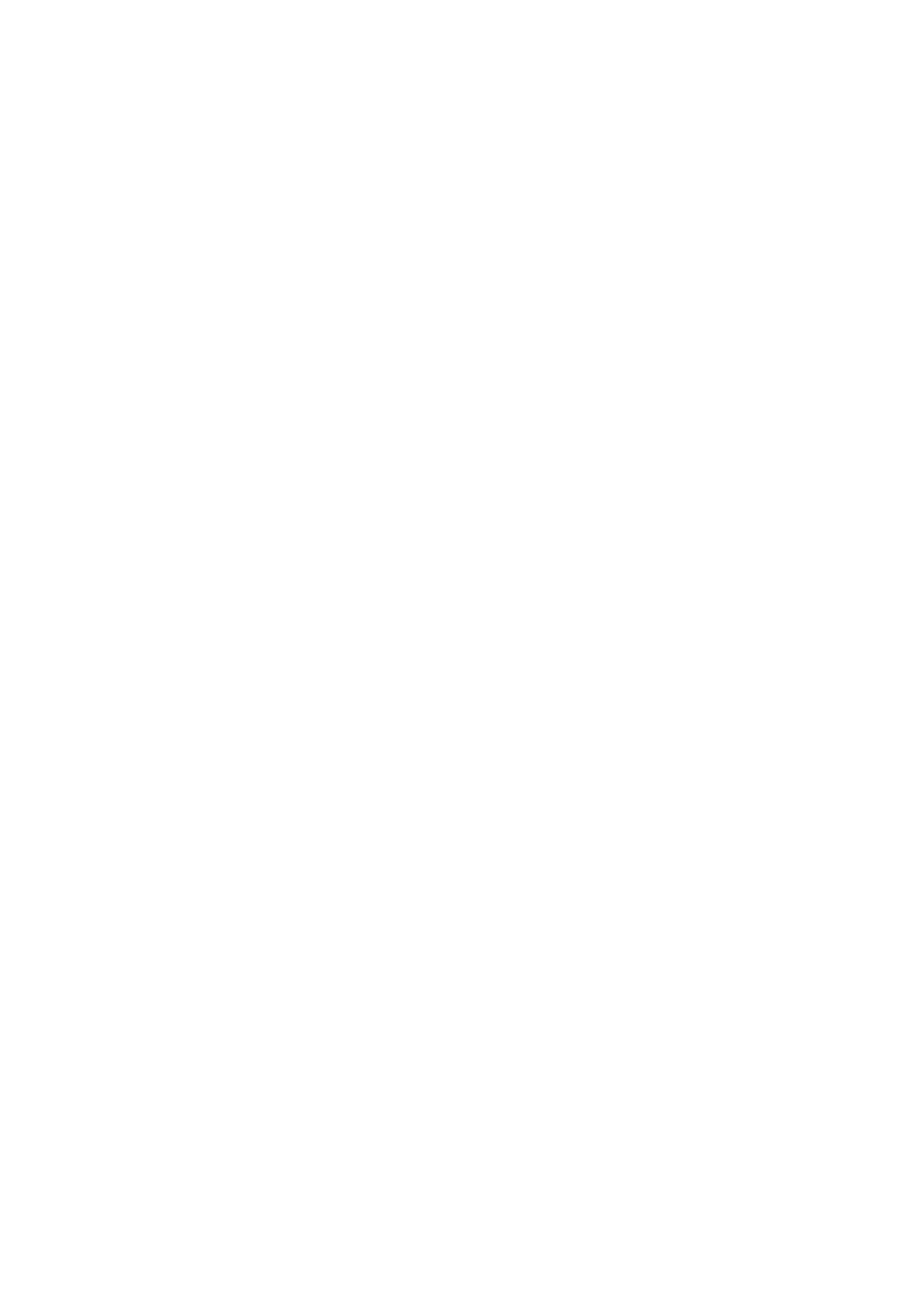## **Contents**

## **Tables**

| Table 3: Deciduous dentition - decayed, missing and filled teeth by age 5   |
|-----------------------------------------------------------------------------|
|                                                                             |
| Table 5: Permanent dentition - decayed, missing and filled teeth by age 6   |
|                                                                             |
|                                                                             |
|                                                                             |
| Table 9: School Dental Service examinations - age-specific distribution  10 |
| Table 10: School Dental Service examinations - time since last visit  10    |
| Table 11: Five-six-year-old deciduous caries experience by region  12       |
| Table 12: Eleven-twelve-year-old permanent caries experience by region 12   |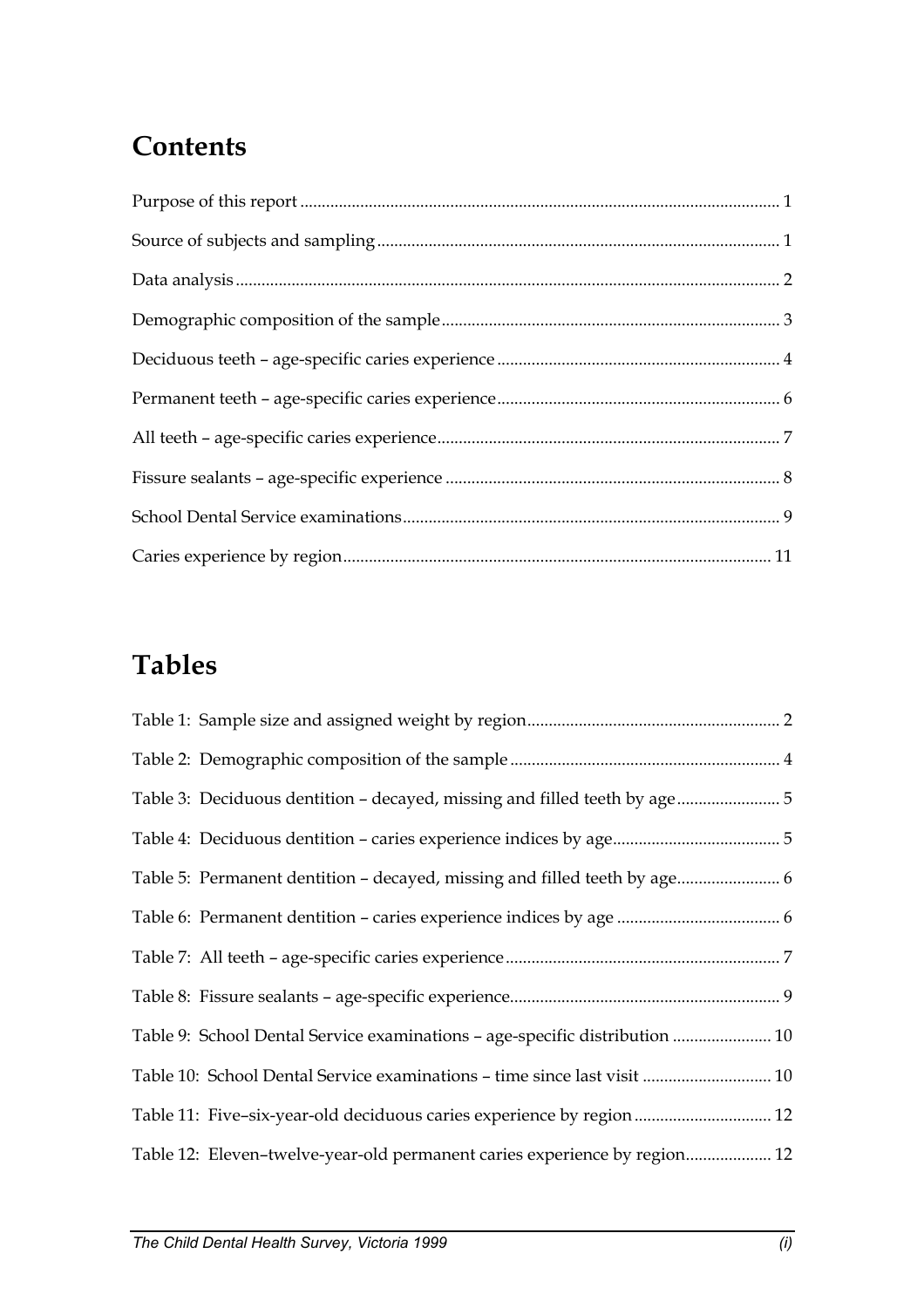## **Figures**

| Figure 2: Percentage of children by region for sample and Victorian population 3 |  |
|----------------------------------------------------------------------------------|--|
|                                                                                  |  |
|                                                                                  |  |

## **Abbreviations**

| d            | deciduous decayed teeth                     |
|--------------|---------------------------------------------|
| m            | deciduous missing teeth                     |
| $\mathbf{f}$ | deciduous filled teeth                      |
| dmft         | deciduous decayed, missing and filled teeth |
| D            | permanent decayed teeth                     |
| M            | permanent missing teeth                     |
| F            | permanent filled teeth                      |
| <b>DMFT</b>  | permanent decayed, missing and filled teeth |
| SD           | standard deviation                          |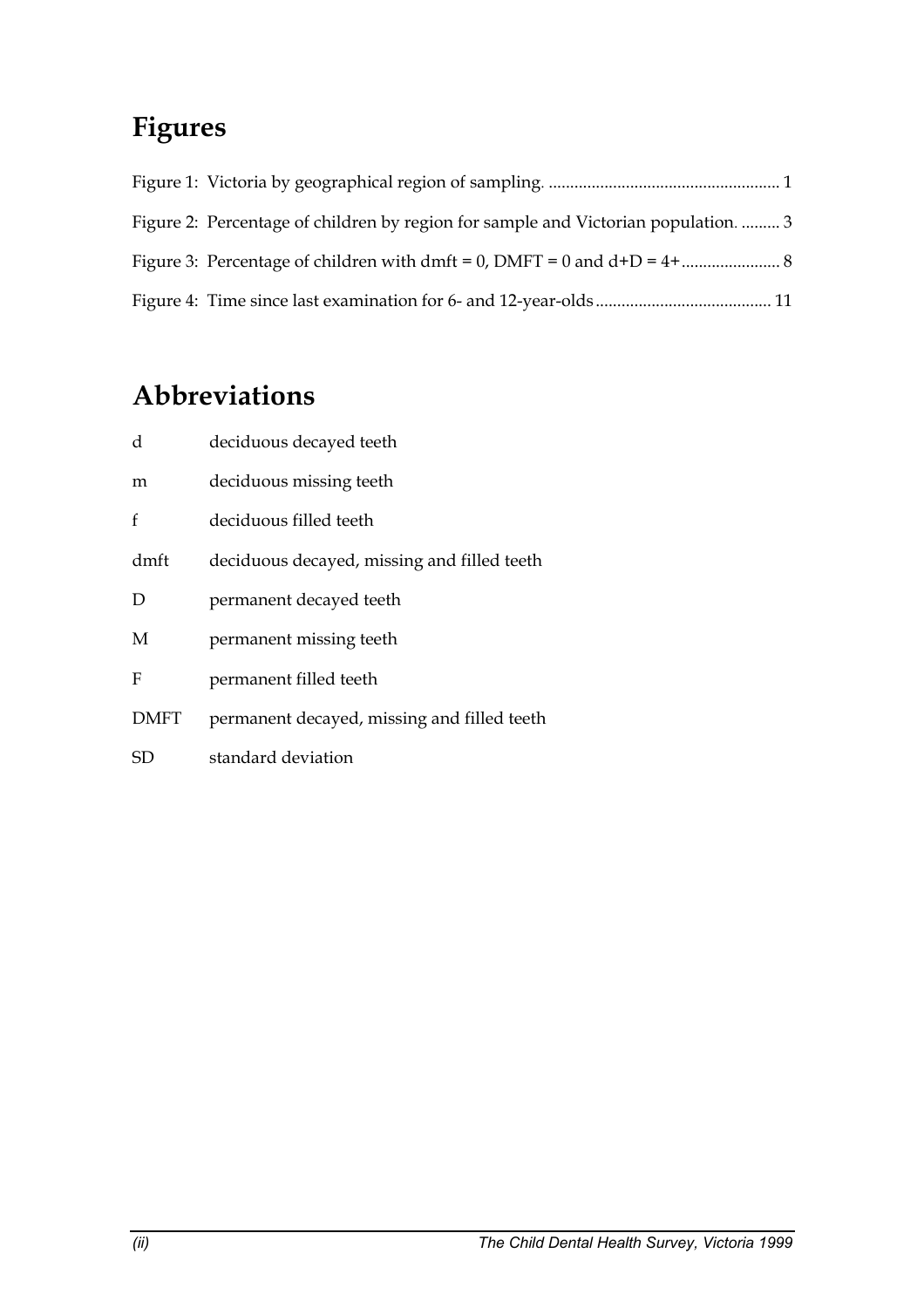## <span id="page-6-0"></span>**Purpose of this report**

This report continues the series of annual reports providing descriptive statistics concerning child dental health in Victoria and follows the 1998 report. Information listed in the tables includes: the age and sex of children in the sample, their deciduous and permanent caries experience, frequency of fissure sealants, history of school dental service examinations and caries experience by geographical region.

The report also provides simple, summary statements highlighting differences between the 1998 and 1999 results. However, no formal hypothesis tests have been undertaken and descriptions of differences between years are intended as a guide to the reader rather than as an evaluation of trends.

## **Sources of subjects and sampling**

Data were collected during the 1999 calendar year on Victorian School Dental Service patients by dental therapists and dentists. Children were sampled on the first day of each month during 1999.

Data were weighted for all analyses to more accurately reflect the child population (5–14 years old) in Victoria. A map showing the geographical regions of Victoria is presented in Figure 1. The regions included five from rural areas (Barwon South Western, Grampions, Lodden Mallee, Hume and Gippsland) and four from metropolitan Melbourne and surrounds (Western Metropolitan, Northern Metropolitan, Eastern Metropolitan and Southern Metropolitan).



**Figure 1: Victoria by geographical region of sampling**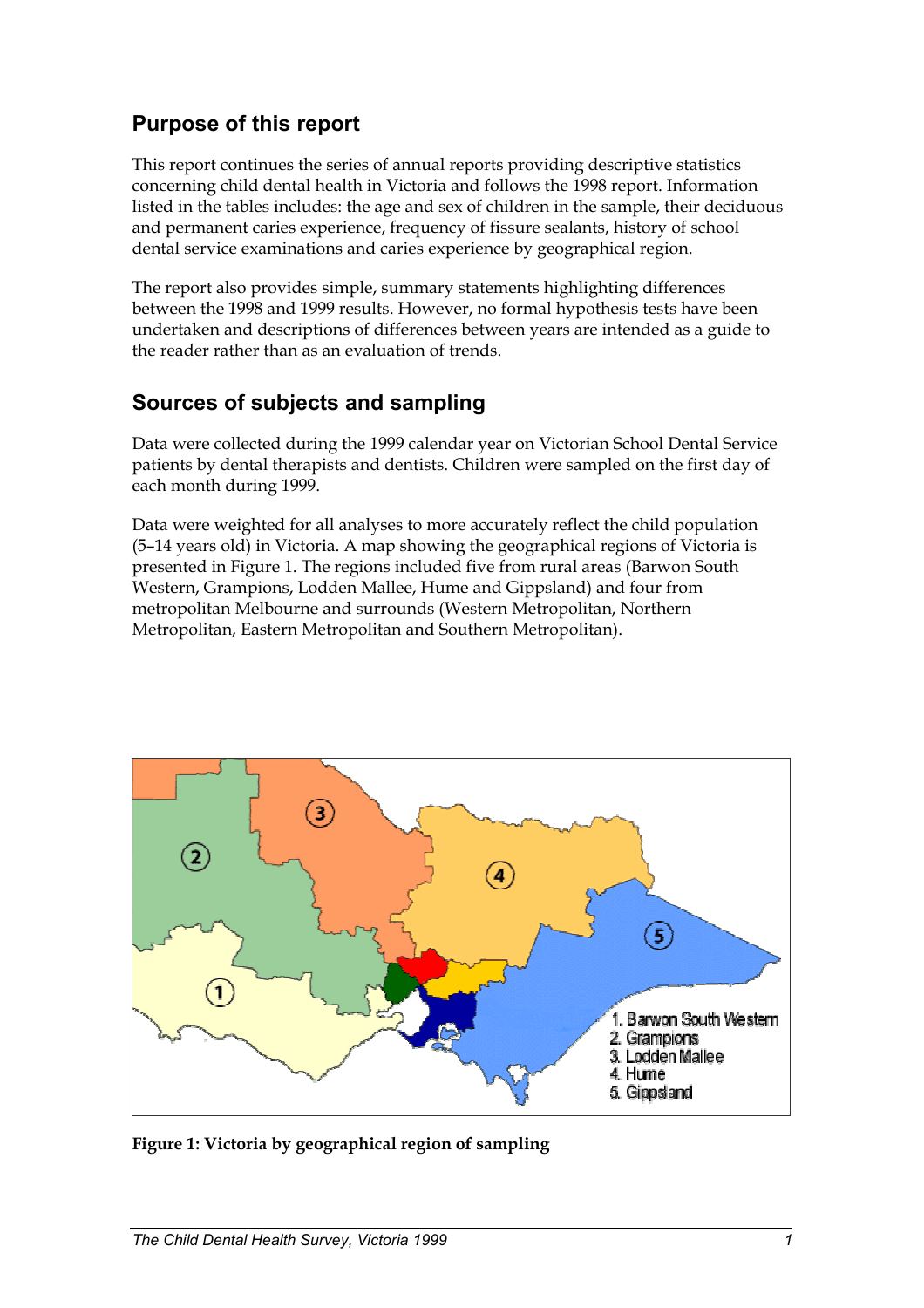| Region                | <b>Number Sampled</b> | Weight |
|-----------------------|-----------------------|--------|
| Barwon South Western  | 828                   | 1.004  |
| Grampions             | 593                   | 0.904  |
| Loddon Mallee         | 796                   | 0.969  |
| Hume                  | 915                   | 0.731  |
| Gippsland             | 8                     | 1.000  |
| Western Metropolitan  | 1,447                 | 0.919  |
| Northern Metropolitan | 1,989                 | 0.815  |
| Eastern Metropolitan  | 1,864                 | 1.161  |
| Southern Metropolitan | 2,072                 | 1.246  |

**Table 1: Sample size and assigned weight by region** 

Children from the Eastern Metropolitan and Southern Metropolitan regions were initially under-represented in the sampling and were weighted up in the analysis whereas children from the Grampions, Hume, Western Metropolitan and Northern Metropolitan regions were over-represented relative to actual population distribution and were weighted down in the analyses (see Table 1). There was effectively no sample of children from the Gippsland region in 1999. To avoid grossly influencing the results of the study, the small number of children recorded as being from this region were given a weight of 1 in the analysis.

Weighting was carried out so that the regional contributions for the study equaled the distribution of children aged 5–14 years in Victoria as provided by the Australian Bureau of Statistics as at 30 June 1999. A comparison of the percentage of children across regions for both the current sample and for the Victorian population is given in Figure 2. One of the repercussions of the weighting was to slightly increase the weights for children from Metropolitan Melbourne (average weight = 1.04) while decreasing the weights for children from rural areas (average weight = 0.90).

To determine the effect on the results of excluding sampling from Gippsland, the data used for this report were reanalysed with weighting by rural/metropolitan as well as by health region. Because caries experience is higher in rural health areas than in metropolitan health areas, excluding Gippsland from analyses would be expected to under-report State estimates of caries experience. However, additional weighting by rural/metropolitan did not alter the results appreciably and have not been used in this report.

## **Data analysis**

The data were cleaned prior to analysis to correct data entry errors and to eliminate any duplicate cases. Age-specific indices denoted with an asterisk (\*) are those in which the relative standard error exceeds 40% and population estimates of these indices are considered to be statistically unreliable and should be interpreted with due care.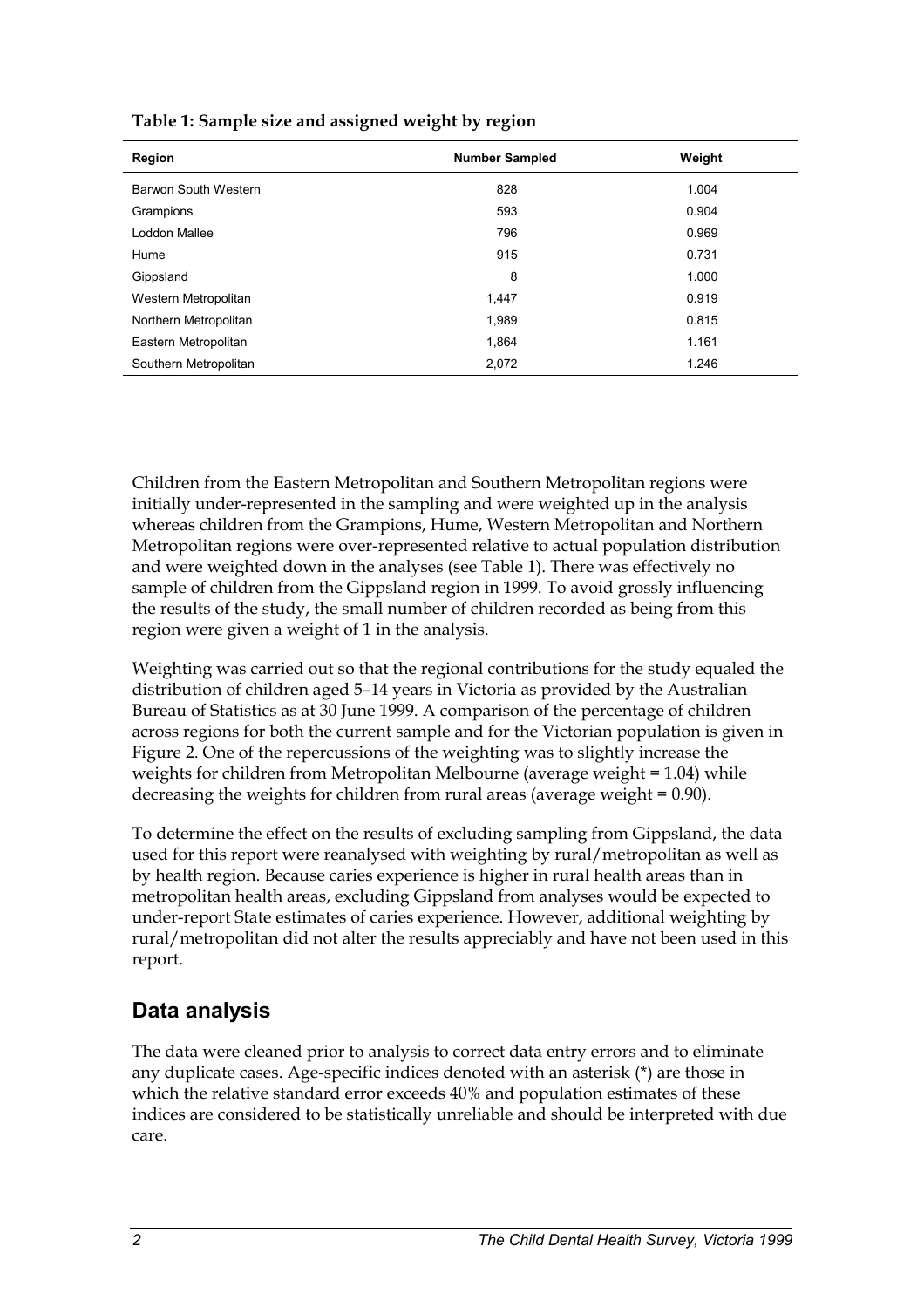

## <span id="page-8-0"></span>**Demographic composition of the sample**

A total of 10,512 children aged 4 to 17 years were sampled in 1999 (see Table 2). The frequency distribution of children's ages peaked at 6 years, and few children aged less than 5, or more than 12 years, were sampled. Accordingly, it is important to note that the sample was greatest for primary school aged children and that caution should be used when considering the representativeness of the sample for older children.

Due to the very small number of children aged 15 and older  $(n = 10)$  results for these age groups have been suppressed in the results to follow.

The sex of the children was not recorded for a large number of children.

#### **Changes since 1998**

The total number of children sampled in 1999 was 1,899 greater than in 1998, reversing the decline of 1,502 children sampled between 1997 and 1998. There were increases in the number of children sampled across all age categories.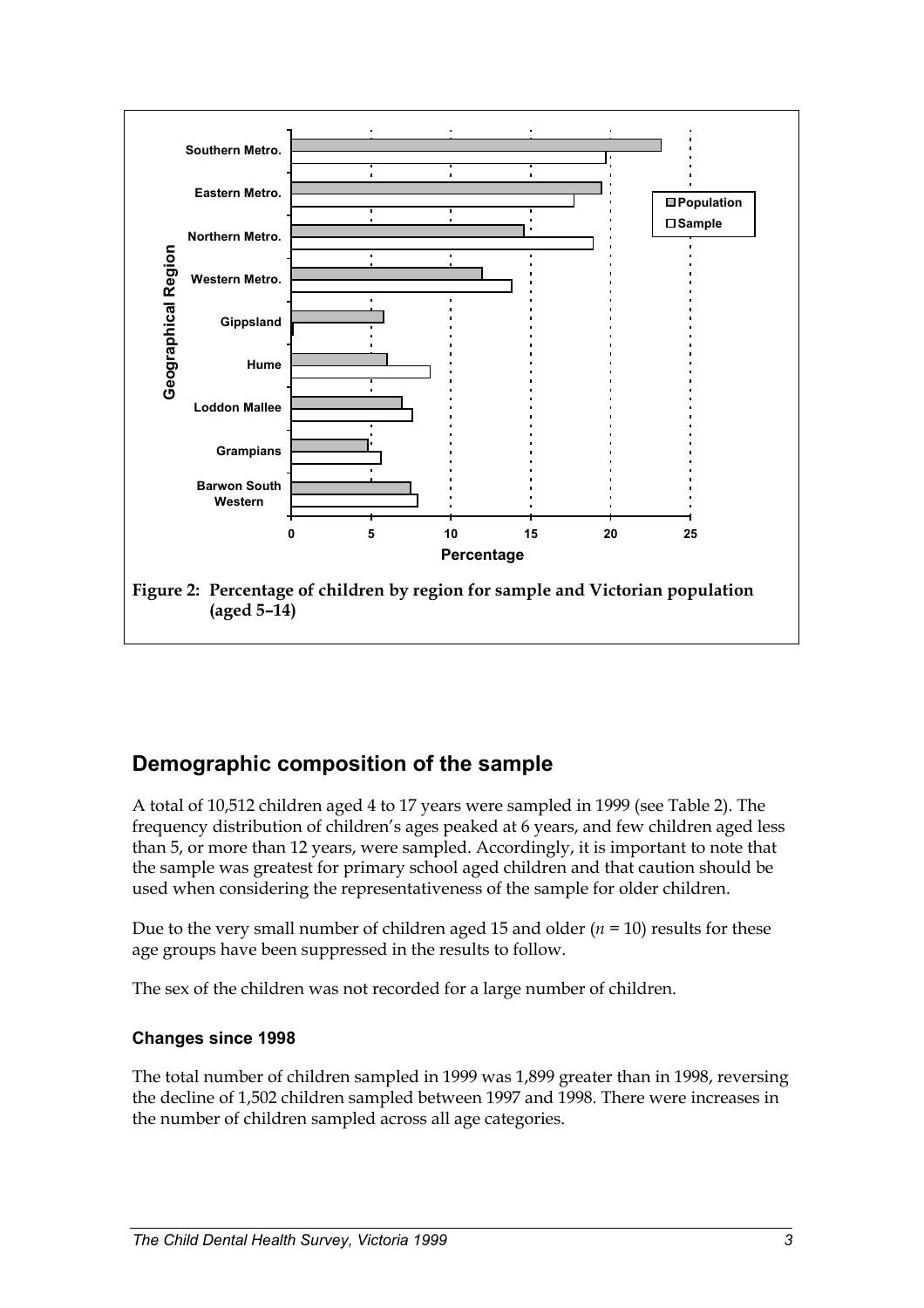|              |              |                | Children in sample |                |              |                | Children in sample (weighted) |                |
|--------------|--------------|----------------|--------------------|----------------|--------------|----------------|-------------------------------|----------------|
| Age (years)  | <b>Males</b> | <b>Females</b> | <b>Unknown</b>     | <b>Persons</b> | <b>Males</b> | <b>Females</b> | <b>Unknown</b>                | <b>Persons</b> |
|              | $\mathbf n$  | $\mathbf n$    | $\mathbf n$        | $\mathbf n$    | $\mathbf n$  | $\mathbf n$    | $\mathbf n$                   | $\mathbf n$    |
| 4            | 31           | 31             | 3                  | 65             | 34           | 30             | 3                             | 68             |
| 5            | 360          | 379            | 428                | 1,167          | 366          | 380            | 430                           | 1,176          |
| 6            | 441          | 481            | 705                | 1,627          | 443          | 480            | 708                           | 1,630          |
| 7            | 426          | 387            | 667                | 1,480          | 426          | 386            | 657                           | 1,470          |
| 8            | 473          | 438            | 663                | 1,574          | 471          | 439            | 658                           | 1,568          |
| 9            | 392          | 382            | 657                | 1,431          | 399          | 381            | 663                           | 1,443          |
| 10           | 346          | 367            | 600                | 1,313          | 342          | 368            | 595                           | 1,304          |
| 11           | 293          | 254            | 555                | 1,102          | 294          | 254            | 550                           | 1,099          |
| 12           | 110          | 87             | 298                | 495            | 109          | 91             | 297                           | 498            |
| 13           | 35           | 44             | 102                | 181            | 37           | 47             | 97                            | 181            |
| 14           | 10           | 7              | 50                 | 67             | 9            | 7              | 48                            | 65             |
| 15           | 4            | $\Omega$       | 3                  | 7              | 4            | 0              | 3                             | 7              |
| 16           | 1            | 1              | $\mathbf 0$        | $\overline{2}$ | 1            | 1              | $\mathbf 0$                   | 2              |
| 17           | 0            | $\mathbf 0$    | 1                  | 1              | 0            | 0              | 1                             |                |
| <b>Total</b> | 2,922        | 2,858          | 4,732              | 10,512         | 2,937        | 2,865          | 4,710                         | 10,512         |

**Table 2: Demographic composition of the sample** 

### <span id="page-9-0"></span>**Deciduous teeth – age-specific caries experience**

As can be seen in Table 3, the mean number of clinically detectable decayed teeth was highest for 5-year-olds and declined steadily to 0.31 for children aged 12 years. In contrast, the mean number of filled deciduous teeth increased to 1.09 for 9-year-old children before declining as a result of the exfoliation of deciduous teeth. The variation in mean dmft across the age range showed a similar pattern to that of the filled component, increasing from 1.55 for 4-year-olds to 2.18 for 8-year-old children before declining to 0.70 for 12-year-olds.

The percentage of caries experience accounted for by clinically detectable decay (d/dmft) showed an age-associated decline, more than halving from 87.4% among 4-year-olds to just over 40% for children aged between 10 and 12 (see Table 4). The percentage of children with no recorded caries experience in the deciduous dentition (% dmft = 0) reduced from  $54.6\%$  among 5-year-olds to a low of  $43.6\%$  among 8-year-olds before increasing again due to the exfoliation of deciduous teeth.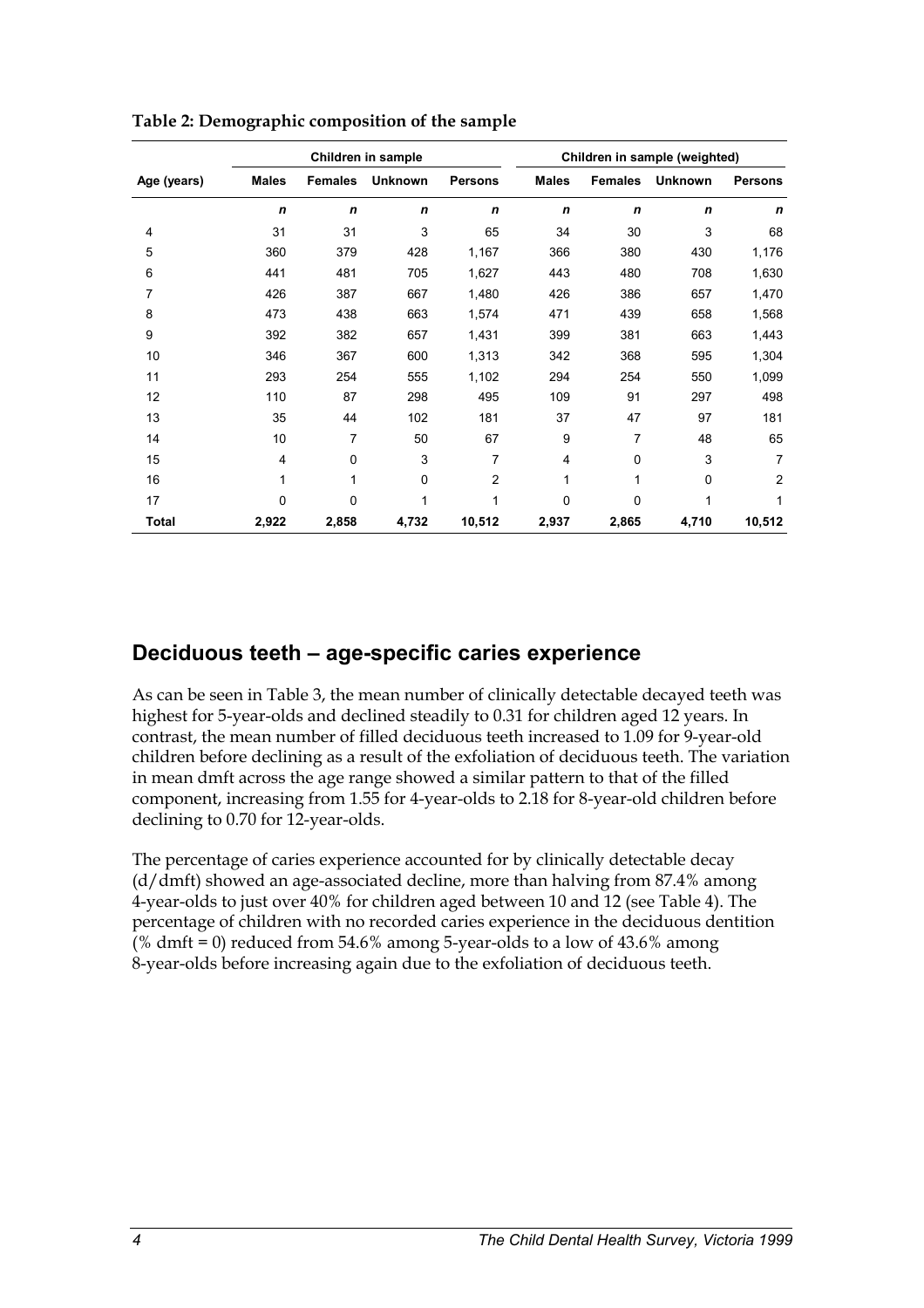| Age | <b>Children</b> | Decayed (d) |           |         | Missing (m) |         | Filled (f) |      | dmft |
|-----|-----------------|-------------|-----------|---------|-------------|---------|------------|------|------|
|     | $\mathbf n$     | mean        | <b>SD</b> | mean    | <b>SD</b>   | mean    | <b>SD</b>  | mean | SD   |
| 4   | 68              | 1.34        | 2.23      | $0.03*$ | $0.26*$     | $0.17*$ | $0.77*$    | 1.55 | 2.41 |
| 5   | 1.176           | 1.48        | 2.50      | 0.11    | 0.64        | 0.30    | 1.08       | 1.90 | 3.02 |
| 6   | 1,630           | 1.34        | 2.35      | 0.13    | 0.68        | 0.46    | 1.28       | 1.93 | 2.99 |
| 7   | 1.470           | 1.09        | 1.85      | 0.11    | 0.55        | 0.66    | 1.47       | 1.87 | 2.70 |
| 8   | 1,568           | 0.99        | 1.57      | 0.19    | 0.80        | 0.99    | 1.74       | 2.18 | 2.79 |
| 9   | 1.443           | 0.85        | 1.44      | 0.13    | 0.58        | 1.09    | 1.73       | 2.07 | 2.61 |
| 10  | 1.304           | 0.63        | 1.16      | 0.11    | 0.50        | 0.90    | 1.52       | 1.64 | 2.31 |
| 11  | 1,099           | 0.45        | 0.94      | 0.07    | 0.39        | 0.60    | 1.19       | 1.12 | 1.88 |
| 12  | 498             | 0.31        | 0.93      | 0.03    | 0.27        | 0.35    | 0.93       | 0.70 | 1.59 |

**Table 3: Deciduous dentition – decayed, missing and filled teeth by age** 

 $*$  relative standard error  $> 40\%$ 

| Age            | d/dmft |      | $dmft = 0$       |      |  |
|----------------|--------|------|------------------|------|--|
|                | n      | %    | $\boldsymbol{n}$ | %    |  |
| 4              | 32     | 87.4 | 68               | 51.9 |  |
| 5              | 533    | 82.5 | 1,176            | 54.6 |  |
| 6              | 765    | 73.1 | 1,630            | 53.1 |  |
| $\overline{7}$ | 732    | 63.9 | 1,470            | 50.2 |  |
| 8              | 884    | 51.5 | 1,568            | 43.6 |  |
| 9              | 807    | 44.0 | 1,443            | 44.1 |  |
| 10             | 669    | 41.0 | 1,304            | 48.7 |  |
| 11             | 429    | 42.4 | 1,099            | 61.0 |  |
| 12             | 122    | 41.5 | 498              | 75.4 |  |

**Table 4: Deciduous dentition – caries experience indices by age** 

#### **Changes since 1998**

There were decreases in the mean number of clinically detectable decayed teeth between 1998 and 1999 for children aged between 6 and 10, with reductions ranging from 6.0% for 7-year-olds to 16.5% for 10-year-olds. However, an increase occurred for children aged 4 and 5.

Reductions in the mean number of filled teeth were also apparent for children aged 7 years and older, continuing the downward trend in mean number of filled teeth in Victoria. There were similar decreases in dmft scores for children aged 6 and over with the only increase for 5-year-olds. Changes in the d/dmft ratio were few, with some age groups showing decreases, one age group an increase and most changing little between 1998 and 1999. The average percentage of children with dmft =  $\ddot{0}$  also varied little between 1998 and 1999.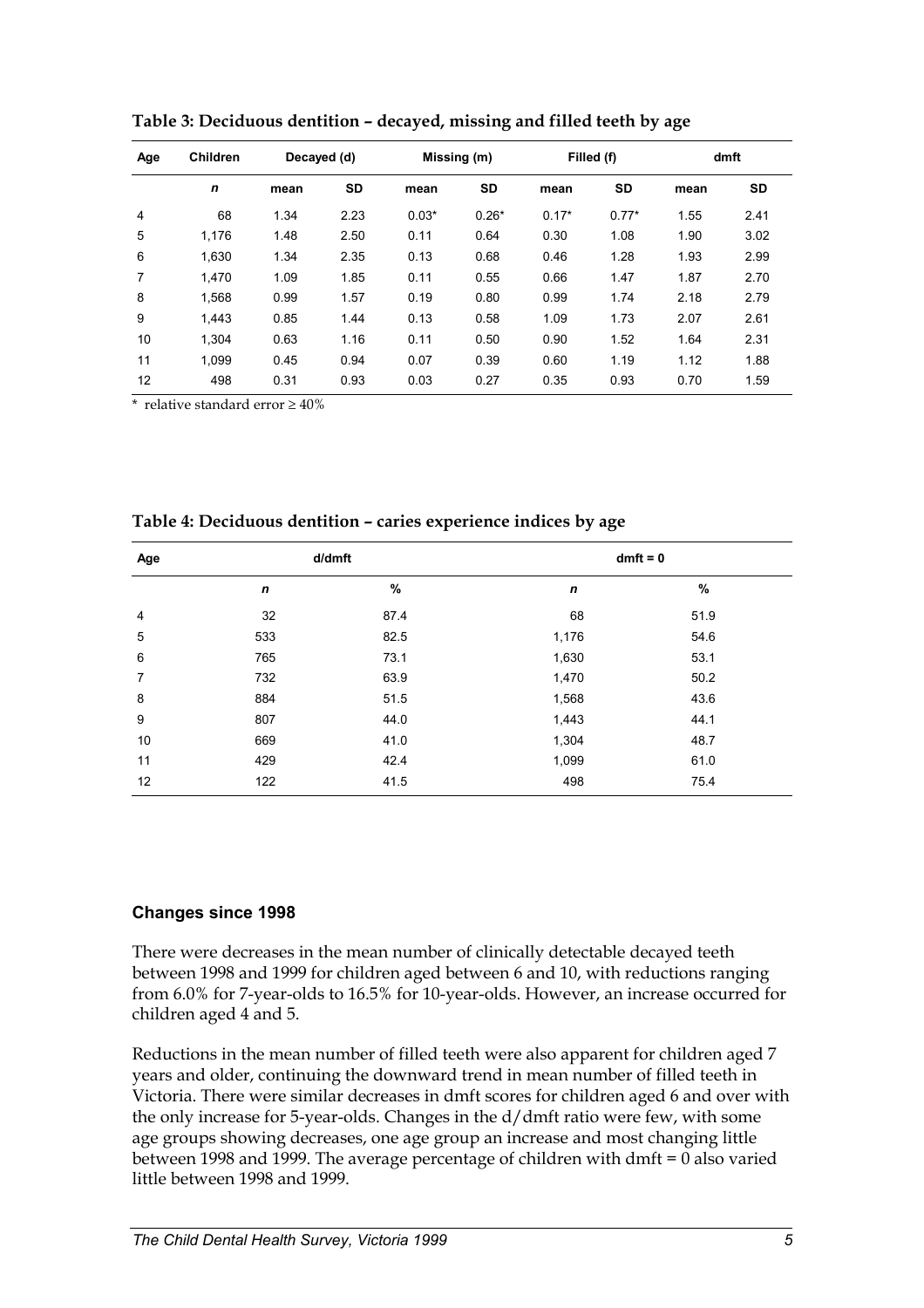### **Permanent teeth – age-specific experience**

The mean number of clinically decayed permanent teeth generally increased across the age groups (see Table 5). A similar pattern is apparent for filled teeth although at every age children presented with more clinically decayed teeth than filled teeth. The mean DMFT also rose quite consistently across age groups, increasing from 0.05 for 5-year-olds to 1.82 for 13-year-olds, although the result for 13-year-olds appears to be an aberration from the age trend. The DMFT for 12-year-old children in 1999 was 1.11.

The percentage of DMFT due to decay (D/DMFT) and the percentage caries free (DMFT = 0) declined steadily across age groups (see Table 6). At age 12, 55.9% of children had no clinically detectable indication of decay in their permanent dentition.

| Age            | <b>Children</b> | Decayed (D) |           |         | Missing (M) |      | Filled (F) |      | <b>DMFT</b> |
|----------------|-----------------|-------------|-----------|---------|-------------|------|------------|------|-------------|
|                | $\mathbf n$     | mean        | <b>SD</b> | mean    | <b>SD</b>   | mean | <b>SD</b>  | mean | <b>SD</b>   |
| 5              | 1.176           | 0.04        | 0.34      | 0.00    | 0.00        | 0.00 | $0.08*$    | 0.05 | 0.36        |
| 6              | 1.630           | 0.14        | 0.57      | 0.00    | 0.00        | 0.01 | 0.12       | 0.15 | 0.60        |
| $\overline{7}$ | 1.470           | 0.25        | 0.68      | 0.00    | $0.13*$     | 0.04 | 0.26       | 0.29 | 0.76        |
| 8              | 1,568           | 0.32        | 0.83      | 0.00    | $0.06*$     | 0.08 | 0.39       | 0.40 | 0.94        |
| 9              | 1.443           | 0.37        | 0.83      | $0.01*$ | $0.13*$     | 0.15 | 0.54       | 0.53 | 1.02        |
| 10             | 1.304           | 0.39        | 0.88      | 0.02    | 0.21        | 0.27 | 0.72       | 0.68 | 1.22        |
| 11             | 1.099           | 0.52        | 1.01      | 0.01    | 0.16        | 0.32 | 0.79       | 0.85 | 1.41        |
| 12             | 498             | 0.66        | 1.31      | 0.05    | 0.40        | 0.41 | 0.88       | 1.11 | 1.75        |
| 13             | 181             | 1.14        | 2.11      | $0.04*$ | $0.24*$     | 0.64 | 1.37       | 1.82 | 2.78        |
| 14             | 65              | 0.76        | 1.82      | $0.09*$ | $0.53*$     | 0.54 | 1.01       | 1.39 | 2.03        |

**Table 5: Permanent dentition – decayed, missing and filled teeth by age** 

\* relative standard error  $\geq 40\%$ 

| Age            |             | <b>D/DMFT</b> | $DMFT = 0$  |      |  |
|----------------|-------------|---------------|-------------|------|--|
|                | $\mathbf n$ | $\%$          | $\mathbf n$ | $\%$ |  |
| 5              | 26          | 89.8          | 1,176       | 97.7 |  |
| 6              | 137         | 91.9          | 1,630       | 91.6 |  |
| $\overline{7}$ | 241         | 88.2          | 1,470       | 83.6 |  |
| 8              | 335         | 81.3          | 1,568       | 78.7 |  |
| 9              | 407         | 72.5          | 1,443       | 71.8 |  |
| 10             | 447         | 58.0          | 1,304       | 65.7 |  |
| 11             | 460         | 61.6          | 1,099       | 58.2 |  |
| 12             | 220         | 59.5          | 498         | 55.9 |  |
| 13             | 99          | 58.8          | 181         | 45.2 |  |
| 14             | 36          | 46.9          | 65          | 44.2 |  |

**Table 6: Permanent dentition – caries experience indices by age**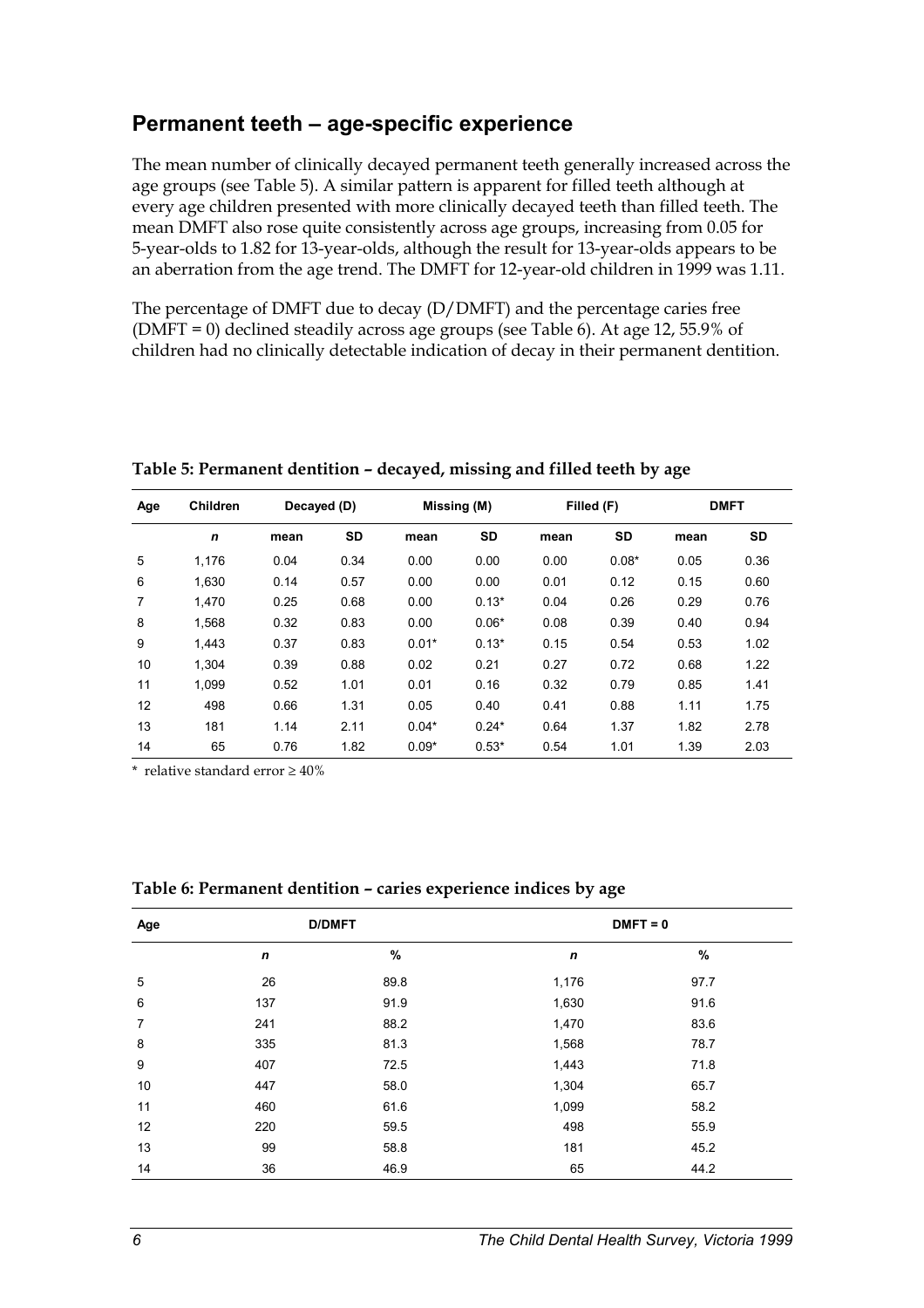#### **Changes since 1998**

There were a number of changes in permanent caries experience between 1998 and 1999. Between the ages of 7 and 12 inclusive, clinically detectable decay decreased for all age groups, with reductions of up to 24.5%. However, the mean number of filled teeth remained relatively stable between 1998 and 1999. As a result of the decreases in mean decay, mean DMFT scores were lower for a number of age groups and the percentage of the DMFT score accounted for by the decayed component also reduced for most age groups. Between 1998 and 1999 the percentage of children with a DMFT score of zero increased for children aged 8, 9, 10, 12 and 14.

## **All teeth – age-specific caries experience**

Untreated caries in the combined deciduous and permanent dentitions (see Table 7) existed for between 35.2% and 48.6% of children in any age group from 4 to 14 years. Within this range, the greatest likelihood of untreated decay occurred for 8-year-olds where only 51.4% of children had d+D of zero. More extensive levels of untreated decay (5 or more decayed deciduous or permanent teeth) generally declined across ages, ranging from 11.0% of 5-year-olds to 3.8% of 11-year-olds. This age trend indicates that the greatest contribution to high levels of clinically detectable caries came from the deciduous dentition.

|                |                 |               |      |              | $d+D =$ |        |        |           |             |                     |
|----------------|-----------------|---------------|------|--------------|---------|--------|--------|-----------|-------------|---------------------|
| Age            | <b>Children</b> | 0             | 1    | $\mathbf{2}$ | 3       | 4      | $5+$   | $m+M = 0$ | $f + F = 0$ | dmft+<br>$DMFT = 0$ |
|                | $\mathbf n$     | $\frac{9}{6}$ | $\%$ | $\%$         | $\%$    | $\%$   | $\%$   | $\%$      | %           | %                   |
| 4              | 68              | 54.7          | 9.7  | 18.1         | $7.5*$  | $2.6*$ | $7.4*$ | 98.3      | 92.5        | 50.2                |
| 5              | 1,176           | 57.5          | 10.6 | 9.9          | 5.6     | 5.5    | 11.0   | 95.2      | 89.0        | 54.1                |
| 6              | 1,630           | 56.8          | 12.0 | 9.2          | 6.1     | 5.5    | 10.5   | 94.4      | 82.2        | 51.6                |
| $\overline{7}$ | 1,470           | 53.5          | 17.4 | 9.0          | 6.3     | 4.3    | 9.4    | 94.4      | 74.2        | 45.4                |
| 8              | 1,568           | 51.4          | 18.6 | 10.5         | 6.7     | 4.7    | 8.1    | 89.5      | 63.6        | 38.9                |
| 9              | 1,443           | 52.0          | 17.8 | 11.8         | 7.4     | 4.5    | 6.5    | 92.3      | 57.1        | 36.0                |
| 10             | 1.304           | 55.4          | 18.0 | 12.5         | 6.3     | 3.5    | 4.2    | 92.8      | 53.9        | 35.4                |
| 11             | 1,099           | 53.9          | 22.3 | 10.6         | 6.7     | 2.7    | 3.8    | 95.0      | 59.2        | 37.2                |
| 12             | 498             | 58.5          | 18.2 | 8.6          | 7.3     | 3.4    | 4.0    | 96.0      | 64.9        | 43.2                |
| 13             | 181             | 56.1          | 12.0 | 12.3         | 7.3     | 3.5    | 8.8    | 96.1      | 61.0        | 37.0                |
| 14             | 65              | 64.8          | 15.0 | 13.1         | $3.1*$  | $1.5*$ | $2.6*$ | 95.7      | 60.3        | 38.2                |

**Table 7: All teeth – age-specific caries experience** 

 $*$  relative standard error  $> 40\%$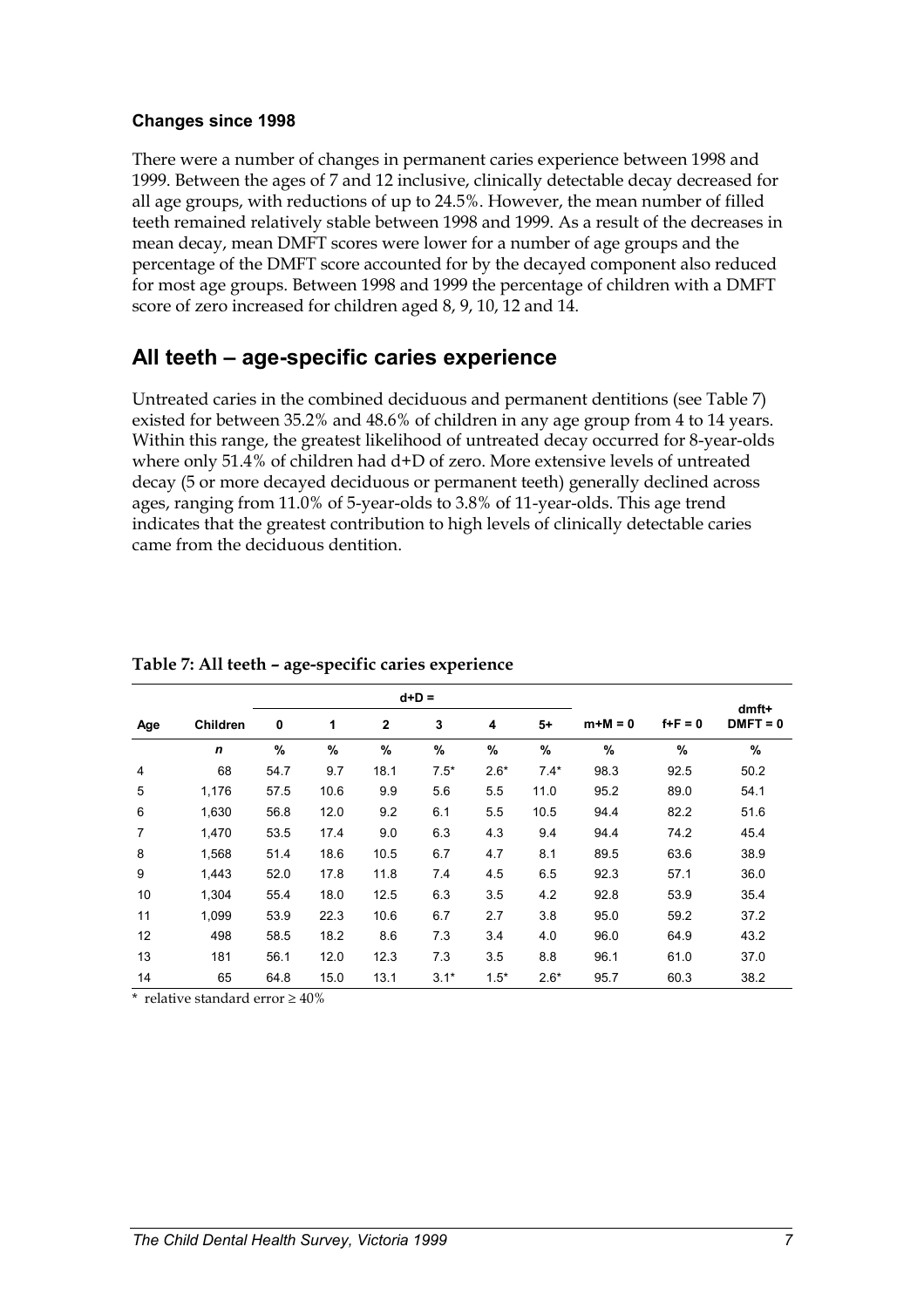

While 89% or more of children had no deciduous or permanent teeth missing due to caries in any age group, smaller percentages avoided fillings and this was clearly associated with age. Although 89.0% of 5-year-olds had no fillings, this declined to 53.9% for 10-year-olds before increasing again to 64.9% for 12-year-old children. Similarly, the percentage of children with no caries experience (dmft+DMFT =  $0$ ) was age associated, reducing to 35.4% for 10-year-old children before increasing to 43.2% for children aged 12.

Figure 3 shows the percentages of children with dmft = 0, DMFT = 0 and  $d+D \ge 4$ .

#### **Changes since 1998**

Children in most age groups had less caries experience in 1999 than in 1998 with increases in the percentage  $d+D = 0$  across these years. However, this finding was not reflected in statistics for dmft+DMFT = 0 which changed little between 1998 and 1999. Few changes were evident between 1998 and 1999 for other computed statistics.

### **Fissure sealants – age-specific experience**

The use of fissure sealants increased sharply for children across the age range of 6 to 11 (see Table 8), rising from a mean of 0.08 to a mean of 1.51, with more modest increases across the older age groups. There was generally a higher frequency of fissure sealants among children with permanent caries experience (DMFT  $\geq$  1) than for those with no caries experience (DMFT = 0), although there was little difference for  $11$ and 12-year-olds.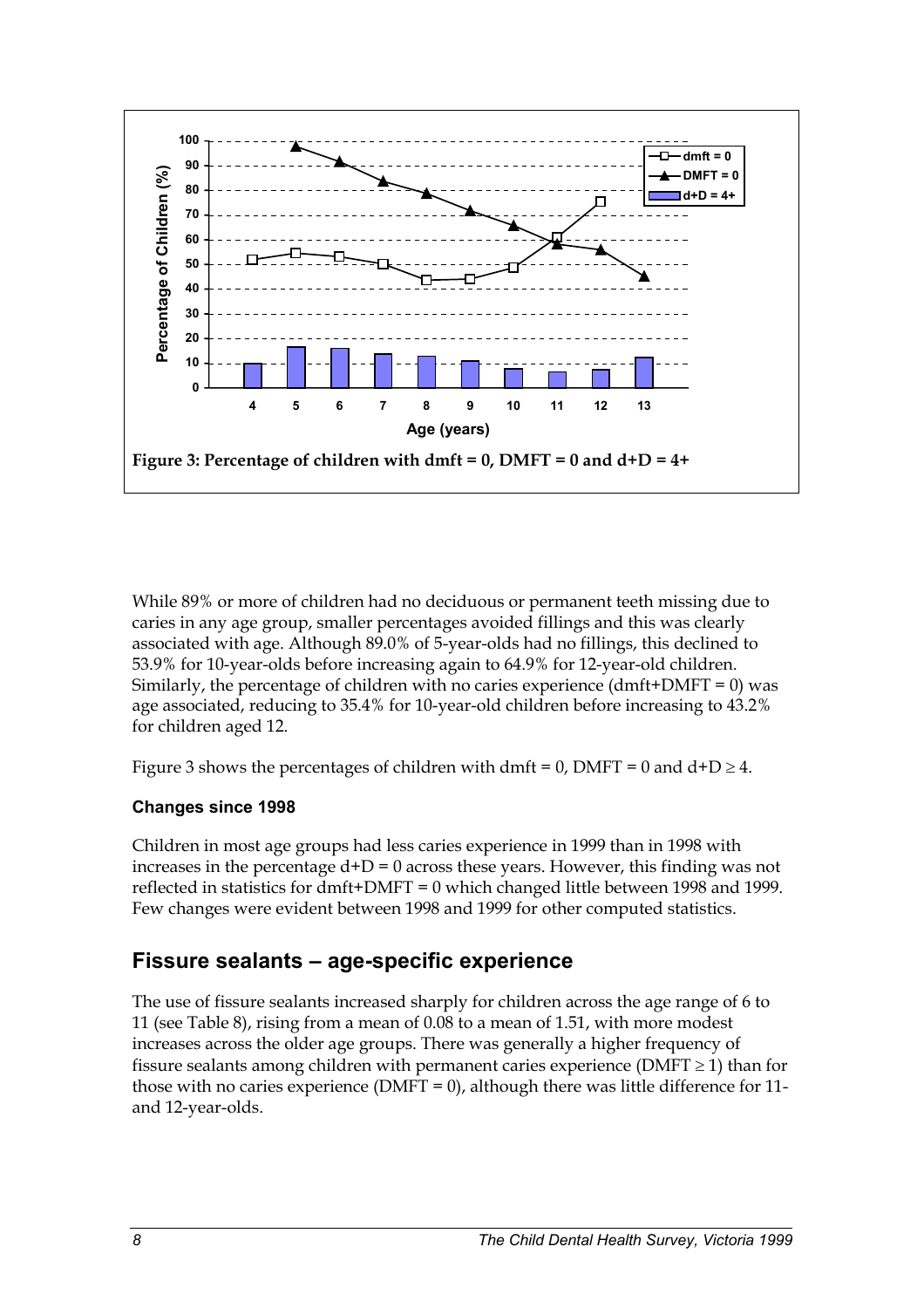|     |             |                 |           | <b>Students with sealants</b> |            |               |      |  |  |
|-----|-------------|-----------------|-----------|-------------------------------|------------|---------------|------|--|--|
| Age | Children    | <b>Sealants</b> |           |                               | $DMFT = 0$ | $DMFT \geq 1$ |      |  |  |
|     | $\mathbf n$ | mean            | <b>SD</b> | $\mathbf n$                   | $\%$       | $\mathbf n$   | $\%$ |  |  |
| 6   | 1,630       | 0.08            | 0.50      | 1,493                         | 2.4        | 137           | 10.4 |  |  |
| 7   | 1,470       | 0.27            | 0.93      | 1,229                         | 8.5        | 241           | 11.5 |  |  |
| 8   | 1,568       | 0.65            | 1.34      | 1,233                         | 21.6       | 335           | 25.7 |  |  |
| 9   | 1,443.      | 1.09            | 1.58      | 1,036                         | 35.3       | 407           | 40.5 |  |  |
| 10  | 1.304       | 1.35            | 1.63      | 857                           | 43.8       | 447           | 53.8 |  |  |
| 11  | 1,099       | 1.51            | 1.71      | 639                           | 53.4       | 460           | 52.6 |  |  |
| 12  | 498         | 1.67            | 1.87      | 278                           | 56.8       | 220           | 54.5 |  |  |
| 13  | 181         | 1.80            | 2.13      | 82                            | 53.6       | 99            | 60.3 |  |  |
| 14  | 65          | 1.86            | 2.19      | 29                            | 38.2       | 36            | 63.8 |  |  |

**Table 8: Fissure sealants – age-specific experience** 

#### **Changes since 1998**

There were reductions for several age groups between 1998 and 1999 in the mean number of fissure sealants. There was no consistent pattern in the small number of changes for those children with clinical caries experience ( $\text{DMFT} \geq 1$ ) and those children without ( $DMFT = 0$ ).

### **School Dental Service examinations**

Table 9 describes the percentage of children who were new patients within the School Dental Service (having had no previous dental examination). As expected, the figure was highest for the youngest ages (7 years or less) indicating that most patients were enrolled during their early school years. There were high percentages of children with an unknown or unrecorded previous examination status.

Table 10 refers only to children with known previous examinations and indicates their distribution according to time since last dental examination. More than 90% of 5-year-old children had had an examination within the previous 12 months. However, fewer than 15% of children aged 8 years or more had had a previous examination within the preceding 12 months. The most common time period since a previous examination for older children was greater than 2 years. Substantial percentages of children aged 7 years or more had also had their previous examination between 18 months and 24 months previously. For 12-year-old children who had previously had an examination, 41.0% had had an examination within the previous 2 years.

The mean time since last examination increased from 5.84 months for 5-year-old children to 26.18 months for children aged 11 years old. The dramatic change across age groups in the time since last exam can be seen graphically in Figure 4. For 6-year-olds, 82.0% had their last exam 0–18 months previously whereas only 19.9% of 12-year-olds had their last exam 0-18 months previously.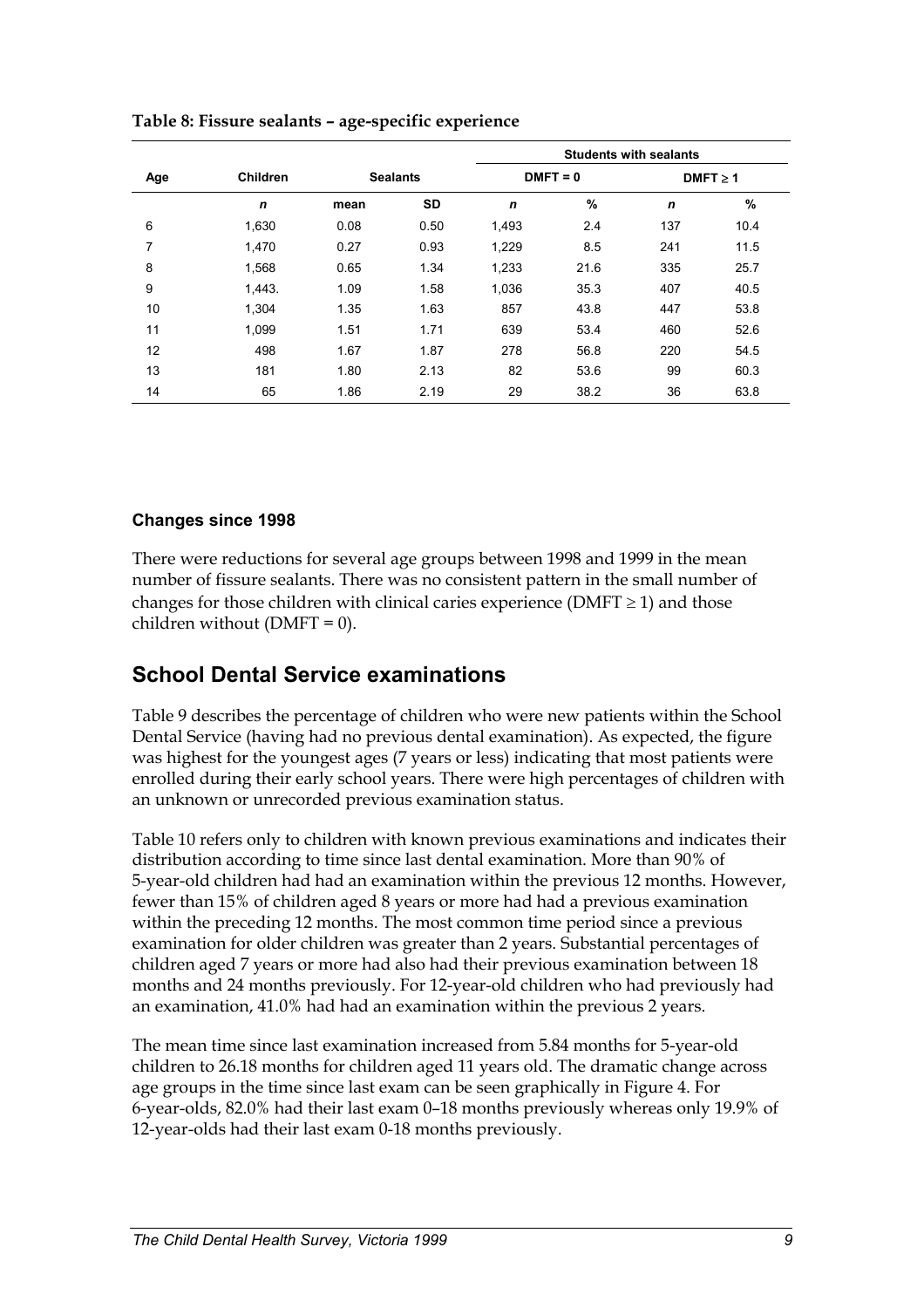|     |                   | <b>Previous examination in School Dental Service</b> |               |                |                   |  |  |  |  |
|-----|-------------------|------------------------------------------------------|---------------|----------------|-------------------|--|--|--|--|
| Age | Children examined | <b>No</b>                                            | <b>Yes</b>    | <b>Unknown</b> | <b>Not Stated</b> |  |  |  |  |
|     | $\mathbf n$       | $\frac{0}{0}$                                        | $\frac{0}{0}$ | $\%$           | $\%$              |  |  |  |  |
| 4   | 68                | 50.3                                                 | $4.9*$        | 37.8           | $7.0*$            |  |  |  |  |
| 5   | 1,176             | 31.9                                                 | 1.5           | 18.2           | 48.4              |  |  |  |  |
| 6   | 1,630             | 19.4                                                 | 7.3           | 16.3           | 56.9              |  |  |  |  |
| 7   | 1,470             | 11.4                                                 | 26.0          | 14.8           | 47.7              |  |  |  |  |
| 8   | 1,568             | 6.9                                                  | 43.3          | 11.9           | 38.0              |  |  |  |  |
| 9   | 1,443             | 3.6                                                  | 43.0          | 10.4           | 43.1              |  |  |  |  |
| 10  | 1,304             | 3.0                                                  | 47.5          | 8.2            | 41.3              |  |  |  |  |
| 11  | 1,099             | 3.6                                                  | 44.5          | 8.4            | 43.5              |  |  |  |  |
| 12  | 498               | 1.7                                                  | 36.2          | 9.4            | 52.6              |  |  |  |  |
| 13  | 181               | 4.1                                                  | 32.4          | 19.4           | 44.1              |  |  |  |  |
| 14  | 65                | 0.0                                                  | 25.1          | 14.4           | 60.4              |  |  |  |  |

**Table 9: School Dental Service examinations – age-specific distribution** 

**Table 10: School Dental Service examinations – time since last visit** 

|                |                 | <b>Months since last visit</b> |          |           |           |         |          |           |  |  |
|----------------|-----------------|--------------------------------|----------|-----------|-----------|---------|----------|-----------|--|--|
| Age            | <b>Children</b> | $0 - 6$                        | $7 - 12$ | $13 - 18$ | $19 - 24$ | $25+$   | mean     | <b>SD</b> |  |  |
|                | $\mathbf n$     | $\%$                           | %        | %         | $\%$      | $\%$    |          |           |  |  |
| $\overline{4}$ | 3               | $37.6*$                        | 0.0      | 0.0       | $35.1*$   | $27.3*$ | $17.27*$ | $17.13*$  |  |  |
| 5              | 18              | $55.6*$                        | 40.3     | 0.0       | 0.0       | $4.1*$  | $5.84*$  | $5.85*$   |  |  |
| 6              | 121             | 20.1                           | 37.8     | 24.1      | 12.4      | 5.6     | 12.71    | 8.67      |  |  |
| 7              | 386             | 5.6                            | 12.7     | 15.0      | 32.3      | 34.4    | 20.90    | 9.64      |  |  |
| 8              | 687             | 2.4                            | 9.1      | 11.3      | 20.9      | 56.2    | 23.76    | 8.57      |  |  |
| 9              | 628             | 3.8                            | 8.7      | 9.6       | 22.6      | 55.3    | 24.51    | 9.92      |  |  |
| 10             | 627             | 3.4                            | 8.6      | 9.2       | 22.0      | 56.8    | 24.95    | 9.93      |  |  |
| 11             | 495             | 2.8                            | 6.8      | 10.6      | 19.8      | 60.1    | 26.18    | 10.81     |  |  |
| 12             | 183             | 3.3                            | 8.6      | 8.0       | 21.1      | 59.0    | 24.45    | 9.15      |  |  |
| 13             | 59              | $4.8*$                         | $6.4*$   | 13.6      | 13.6      | 61.7    | 25.47    | 10.98     |  |  |
| 14             | 16              | 0.0                            | $17.7*$  | $10.0*$   | $16.3*$   | 55.9    | 23.37*   | $7.65*$   |  |  |

\* relative standard error  $\geq 40\%$ 

#### **Changes since 1998**

As a result of the large percentage of children in 1999 with an unknown or unstated last examination status it is difficult to make comparisons of percentages of children with a previous examination between 1998 and 1999. Of those children with previous examinations, there were considerably larger percentages of children across most age groups in 1999 compared to 1998 having received their last examination greater than 24 months previously. However, there was a decrease across most age groups in the percentage of children with a last school dental service visit 19–24 months previously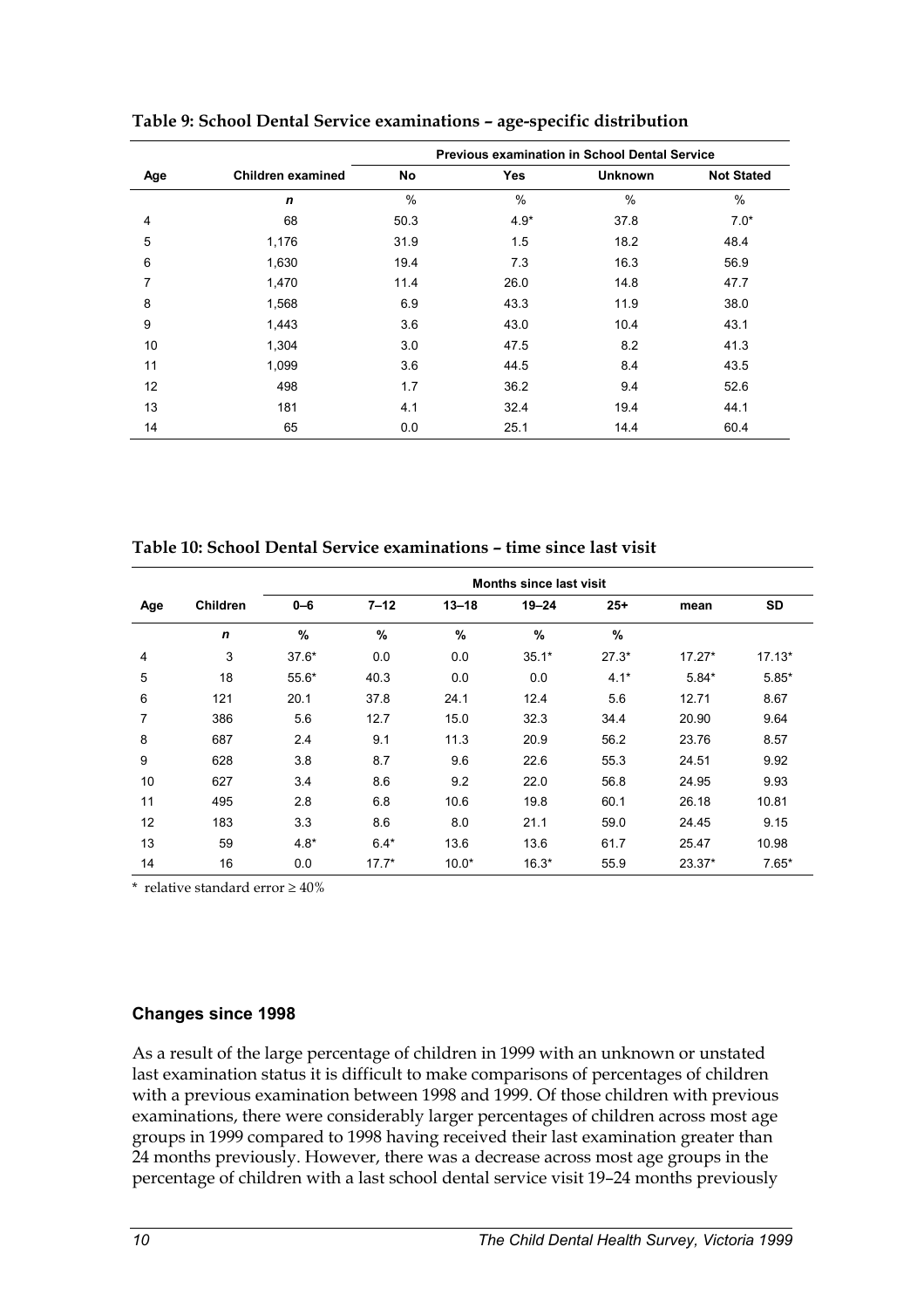and this changing distribution resulted in a decrease for several age groups in the mean number of months since their last visit.



## **Caries experience by region**

Caries experience in the deciduous dentition varied markedly by region (see Table 11). Clinically detectable caries was lowest in the four metropolitan regions and highest in the Grampions region. Gippsland, that in 1998 had a mean decay score almost double that in metropolitan areas, had no 5–6-year-old children sampled in 1999.

A similar pattern to that shown with decay can also be seen in respect to deciduous missing and filled teeth, with rural regions showing higher mean scores than metropolitan regions, Grampions the highest of any region and Eastern Metropolitan the lowest. Mean dmft scores ranged from 1.45 in the Eastern Metropolitan region to 3.20 in the Grampions region.

A similar pattern to that shown in the deciduous dentition can be see in the permanent caries experience of 11–12-year-olds (Table 12). Again, rural regions show generally higher caries experience scores than are shown in metropolitan regions, although the differences are not as great as in the deciduous dentition and there is some overlap. Excluding Gippsland, which had only 2 children sampled, the highest mean DMFT score was for Lodden Mallee (mean = 1.73) with the lowest mean score in the Northern Metropolitan region (mean = 0.90).